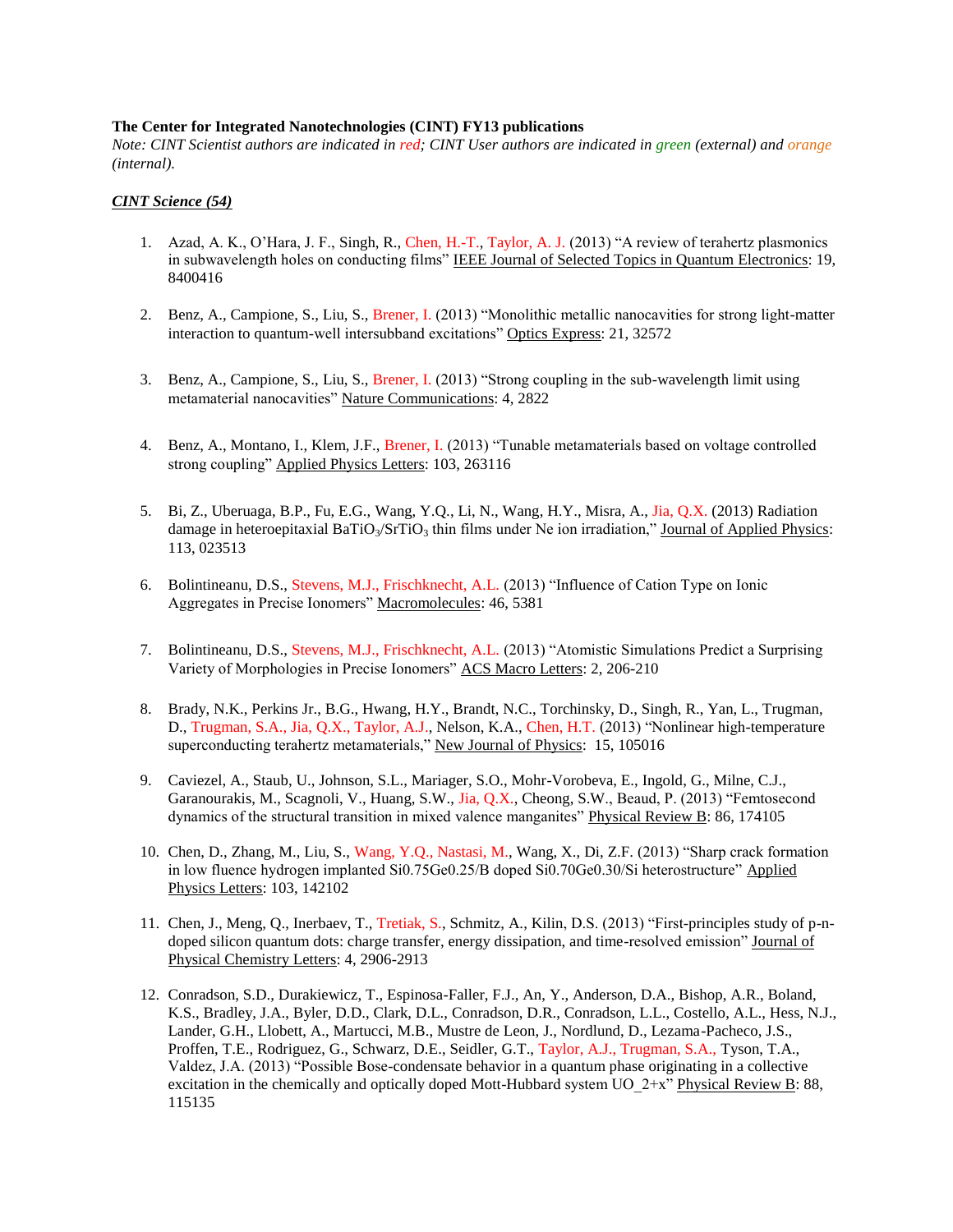- 13. Driben, R., Yulin, A.V., Efimov, A., Malomed, B.A. (2013) "Trapping of light in solitonic cavities and its role in the supercontinuum generation" Optics Express: 21, 19091-19096
- 14. Efimov, A. (2013) Lateral-sheering, delay-dithering Mach-Zehnder interferometer for spatial coherence measurement" Optics Letters: 38, 4522-4525
- 15. Fofang, N.T., Luk, T.S., Okandan, M., Nielson, G.N., Brener, I. (2013) "Substrate-modified scattering properties of silicon nanostructures for solar energy applications" Optics Express: 21, 4, 4774-4782
- 16. Guo, Q., Landau, P., Hosemann, P., Wang, Y.Q., Greer, J.R. (2013) "Helium implantation effects on the compressive response of Cu nano-pillars" Small: 9, 691-696
- 17. Grady, N.K., Heyes, J.E., Roy Chowdhury, D., Zeng, Y., Reiten, M.T., Azad, A.K., Taylor, A.J., Dalvit, D.A.R., Chen, H.T. (2013) "Terahertz metamaterials for linear polarization conversion and anomalous refraction" Science: 340, 1304-1307
- 18. Hollingsworth, J.A. (2013) "Heterostructuring nanocrystal quantum dots toward intentional suppression of blinking and auger recombination" Chemical Materials: 25, 1318-1331
- 19. Hollingsworth, J.A. (2013) "Nanoscale engineering facilitated by controlled synthesis: From structure to function" Coordinated Chemical Review: 263-264
- 20. Huang, L., Chen, H.T. (2013) "A brief review on terahertz metamaterial perfect absorbers" International Journal of Terahertz Science and Technology: 6, 26-39
- 21. Jilek, R.E., Bauer, E., Burrell, A.K., McCleskey, T.M., Jia, Q.X., Scott, B.L., Beaux, B.F., Duakiewicz, T., Joyce, J.J., Rector, K.D., Xiong, J., Gofryk, K., Ronning, F., Martin, R.L. (2013) "Preparation of epitaxial uranium dicarbide thin films by polymer-assisted deposition," Chemical Materials: 25, 4373-4377
- 22. Jun, Y.C., Reno, J.L., Ribaudo, T., Shaner, E., Greffet, J.J., Vassant, S., Marquier, F., Sinclair, M., Brener, I. (2013) "Epsilon-near-zero Strong Coupling in Metamaterial-semiconductor Hybrid Structures" Nano Letters: 13, 5391
- 23. Kim, I., Jiao, L., Khatkhatay, F., Martin, M.S., Lee, J., Shao, L., Zhang, X., Swadener, J.G., Wang, Y.Q., Gan, J., Cole, J., Wang, H. (2013) "Size-dependent radiation tolerance in ion irradiated TiN/AlN nanolayer films" Journal of Nuclear Materials: 441, 47-53
- 24. Liu, S., Mahony, T.S., Bender, D.A., Sinclair, M.B., Brener, I. (2013) "Mid-infrared time-domain spectroscopy system with carrier-envelop phase stabilization" Applied Physics Letters: 103, 181111
- 25. Liu, S., Ihlefeld, J.F., Dominguez, J., Gonzales, E.F., Bower, J.E., Burckel, D.B., Sinclair, M.B., Brener, I. (2013) "Realization of Tellurium-based all Dielectric Optical Metamaterials using a Multi-cycle Deposition-etch Process" Applied Physics Letters: 102, 161905
- 26. Liu, Y.H., Xiong, J., Haraldsen, J.T., Yan, L., Balatsky, A.V., Jia, Q.X., Taylor, A.J., Yarotski, D. (2013) "Tuning the electronic properties of ultrathin  $La_{0.7}Sr_{0.3}MnO_3$  films by interfacing with superconducting EuBa<sub>2</sub>Cu<sub>3</sub>O<sub>7- $\Box$ </sub>," <u>Physical Review B</u>: 87, 165140
- 27. Liu, Y., Liu, X.H., Nguyen, B.M., Yoo, J., Sullivan, J.P., Picraux, S.T., Huang, J.Y., Dayeh, S.A. (2013) "Tailoring lithiation behavior by interface and bandgap engineering at the nanoscale" Nano Letters: 13, 4876
- 28. Luk, T.S., Kim, I., Campione, S., Howell, S.W., Subramania, G.S., Grubbs, R.K., Brener, I., Chen, H.T., Fan, S., Sinclair, M.B. (2013) "Near-infrared surface plasmon polariton dispersion control with hyperbolic metamaterials" Optics Express: 21, 11107-11114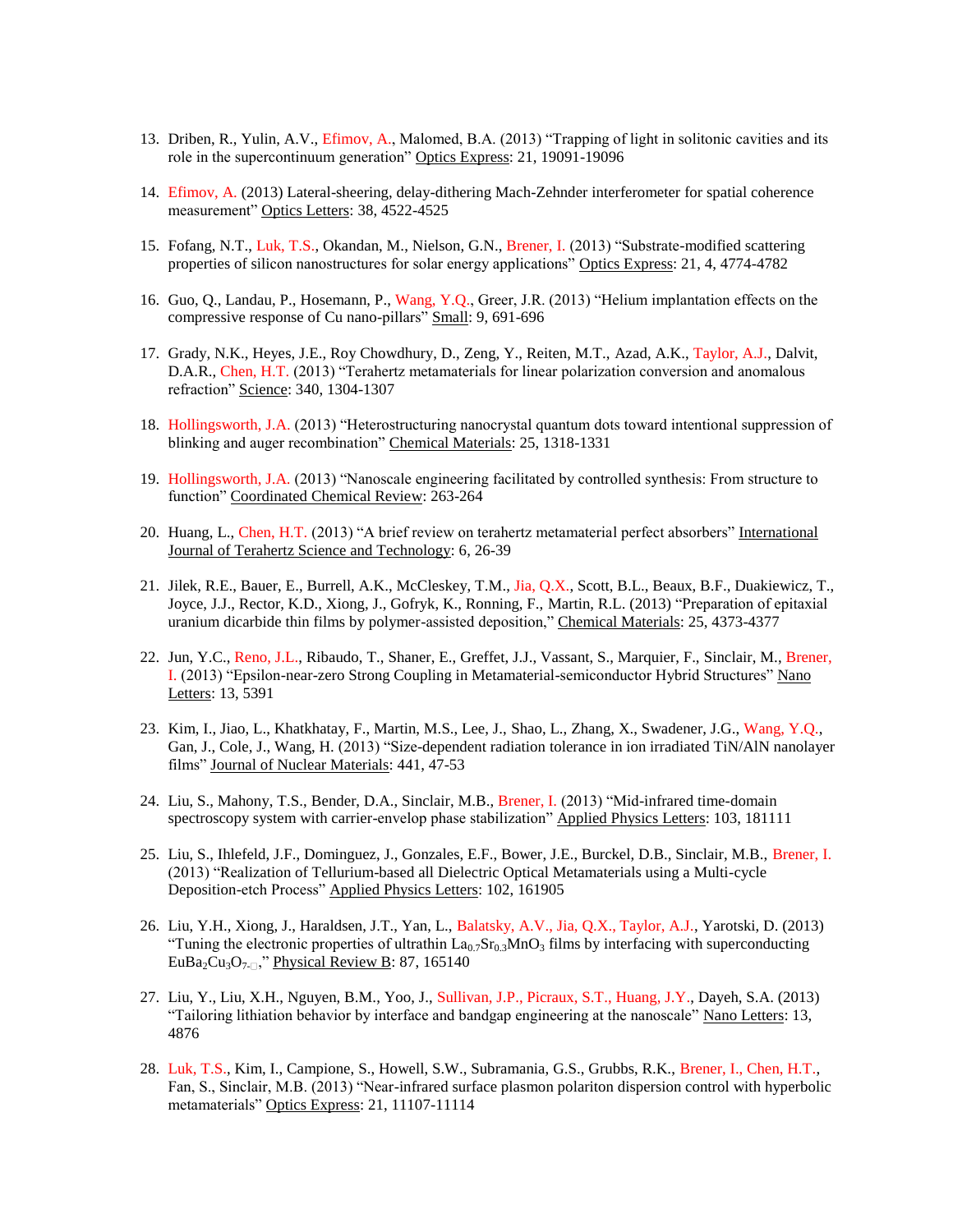- 29. Lu, P., Xiong, J., Van Benthem, M., Jia, Q.X. (2013) "Atomic-scale chemical quantification of oxide interfaces using energy dispersive x-ray spectroscopy" Applied Physics Letters: 102, 173111
- 30. Martinez, J.A., Cho, J.H., Liu, X., Luk, T.S., Huang, J., Picraux, S.T., Sullivan, J.P., Swartzentruber, B.S. (2013) "Contribution of radial dopant concentration to the thermoelectric properties of core-shell nanowires" Applied Physics Letters: 102, 103101
- 31. McCleskey, T.M., Bauer, E., Jia, Q.X., Burrell, A.K., Scott, B.L., Conradson, S.D., Mueller, A., Roy, L., Wen, X.D., Scuseria, G.E., Martin, R.L. (2013) "Optical band gap of  $NpO<sub>2</sub>$  and PuO<sub>2</sub> from optical absorbance of epitaxial films," Journal of Applied Physics: 13, 013515
- 32. Montano, G.A., Adams, P.G., Xiao, X., Goodwin, P.M. (2013) "Scanning Probe Microscopy of Nanocomposite Membranes and Dynamic Organization" Advanced Functional Materials: 23, 2576-2591
- 33. Nayyar, I., Batista, E., Tretiak, S., Saxena, A., Smith, D.L., Martin, R.L. (2013) "Effect of trans and cis isomeric defects on the localization of the charged excitations in pi-conjugated organic polymers" Journal of Polymer Physics B: 51, 935-942
- 34. Nayyar, I., Batista, E., Tretiak, S., Saxena, A., Smith, D.L., Martin, R.L. (2013) "Role of geometric distortion and polarization in localizing electronic excitations in conjugated polymers" Journal of Chemistry Theory and Computation: 9, 1144-1154
- 35. Nayyar, I.H., Masunov, A., Tretiak, S. (2013) "Comparison of TD-DFT methods for the calculation of twophoton absorption spectra of olygophenylvinylenes" Journal of Physical Chemistry C: 117, 18170-18189
- 36. Ren, F., Zhou, X.D., Liu, Y.C., Wang, Y.Q., Cai, G.X., Xiao, X.H., Dai, Z.G., Li, W.Q., Yan, S.J., Wu, W., Zhang, C., Ni, H.W., Jiang, C.Z. (2013) "Fabrication and properties of TiO2 nanofilms on different substrates by a novel and universal method of Ti-ion implantation and subsequent annealing" Nanotechnology: 24, 255603
- 37. Seo, M.A., Yoo, J., Dayeh, S.A., Picraux, S.T., Taylor, A.J., Prasankumar, R.P. (2013) "Mapping carrier diffusion in single silicon core-shell nanowires with ultrafast optical microscopy," Ultrafast Dynamics in Molecules, Nanostructures, and Interfaces, G. G. Gurzadyan, G. Lanzani, C. Soci, T. C. Sum eds, World Scientific: p. 128
- 38. Seo, M.A., Yoo, J., Perea, D.E., Dayeh, S.A., Picraux, S.T., Taylor, A.J., Prasankumar, R.P. (2013) "Tracking ultrafast dynamics in molecules, nanostructures, and interfaces" 18<sup>th</sup> International Conference on Ultrafast Phenomena, M. Chergui, A. J. Taylor eds, Oxford University Press: p. 04030
- 39. Shepherd, D.P., Li, N., Micheva-Viteva, S., Munsky, B., Hong-Geller, E., Werner, J.H. (2013) "Counting small RNA in pathogenic bacteria" Analytical Chemistry: 85, 4938-4943
- 40. Sheu, Y.M., Trugman, S.A., Yan, L., Chuu, C.P., Bi, Z., Jia, Q.X., Taylor, A.J., Prasankumar, R.P. (2013) "Photoinduced stabilization and enhancement of the ferroelectric polarization in  $Ba_{0.1}Sr_{0.9}TiO_3/La_{0.7}Ca(Sr)_{0.3}MnO_3$  thin film heterostructures," Physical Review B: 88, 020101
- 41. Sheu, Y.M., Trugman, S.A., Park, Y.S., Lee, S., Yi, H.Y., Cheong, S.W., Jia, Q.X., Taylor, A.J., Prasankumar, R.P. (2013) "Ultrafast carrier dynamics and radiative recombination in multiferroic BiFeO3 single crystals and films" 18<sup>th</sup> International Conference on Ultrafast Phenomena, M. Chergui, A. J. Taylor eds., Oxford University Press: p. 03018
- 42. Sheu, Y.M., Trugman, S.A., Park, Y.S., Lee, S., Yi, H.Y., Cheong, S.W., Jia, Q.X., Taylor, A.J., Prasankumar, R.P. (2013) "Ultrafast carrier dynamics and radiative recombination in multiferroic BiFeO3 single crystals and films" European Physical Journal: 41, 03018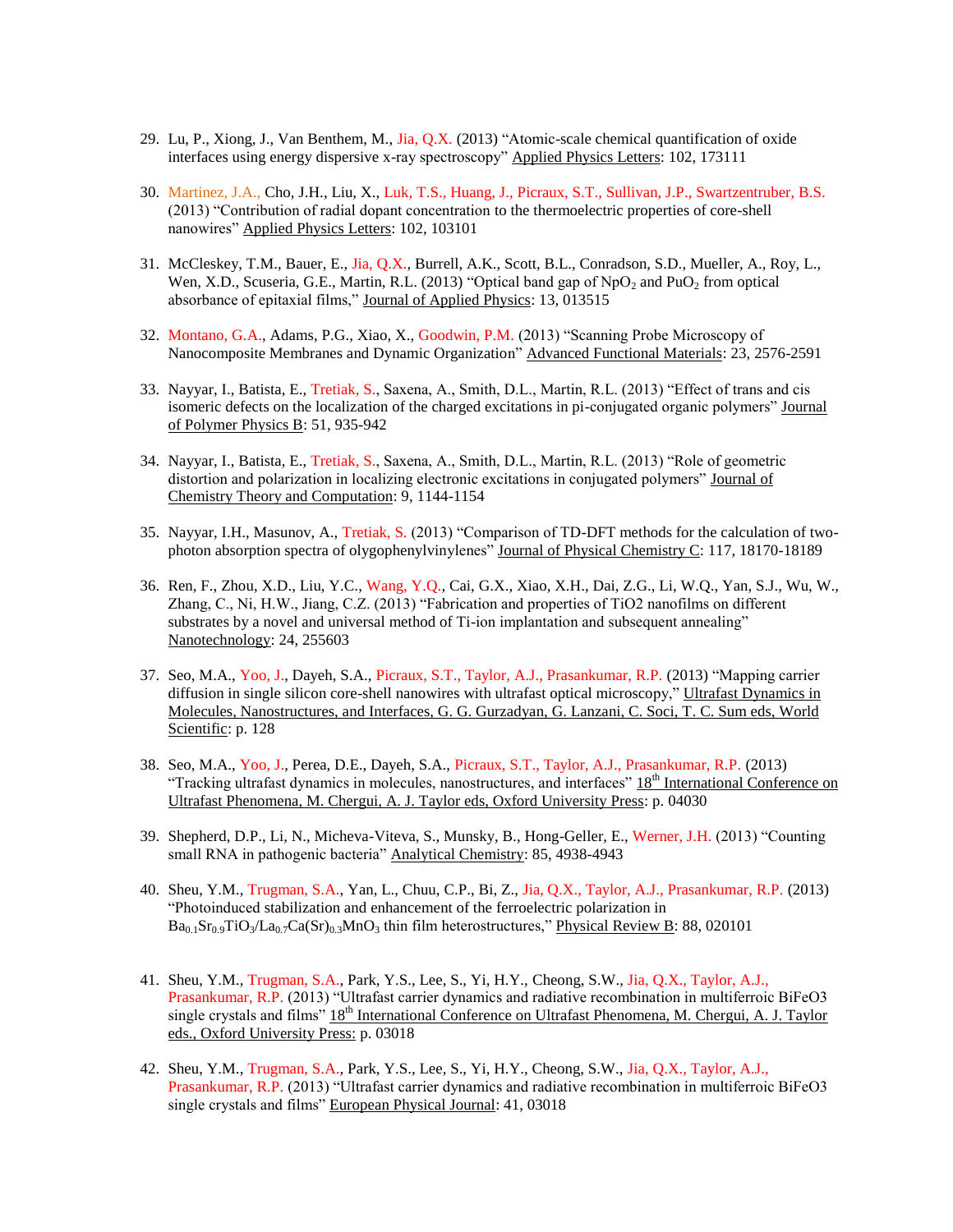- 43. Sheng, C.X., Singh, S., Gambetta, A., Drori, T., Tong, M., Tretiak, S., Vardeny, Z.V. (2013) "Ultrafast intersystem-crossing in platinum containing pi-conjugated polymers with tunable spin-orbit coupling" Surface Science Reports: 3, 2653
- 44. Singh, R., Roy Chowdhury, D., Xiong, J., Yang, H., Azad, A.K., Taylor, A.J., Jia, Q.X., Chen, H.T. (2013) "Influence of film thickness in THz active metamaterial devices: A comparison between superconductor and metal split-ring resonators" Applied Physics Letters: 103, 061117
- 45. Ting, C.L., Frischknecht, A.L. (2013) "Activated pathways for the directed insertion of patterned nanoparticles into polymer membranes" Soft Matter: 9, 9615-9623
- 46. Xiao, X., Montano, G.A., Edwards, T.L., Allen, A., Achyuthan, K.E., Wheeler, D.R., Brozik, S.M. (2013) "Surface charge localized lipid bilayer membrane disruption and nanoparticle deposition" Langmuir: 28, 50
- 47. Yoo, J., Ma, X., Tang, W., Yi, G.C. (2013) "Metal-lined semiconductor nanotubes for surface plasmonmediated luminescence enhancement" Nano Letters: 13, 2134-2140
- 48. Yoo, J., Dayeh, S.A., Tang, W., Picraux, S.T. (2013) "Epitaxial growth of radial Si p-i-n junctions for photovoltaic applications" Applied Physics Letters: 102, 093113
- 49. Zeng, Y., Chen, H.-T., Dalvit, D. A. R. (2013) "The role of magnetic dipoles and non-zero-order Bragg waves in metamaterial perfect absorbers" Optics Express: 21, 3540-3546
- 50. Zhu, L., Sandhu, S., Otey, C., Fan, S., Sinclair, M.B., Luk, T.S. (2013) " Temporal coupled mode theory for thermal emission from a single thermal emitter supporting either a single mode or an orthogonal set of modes" Applied Physics Letters: 102, 103104
- 51. Zhu, L., Zhu, J.X. (2013) "Singularity in self-energy and composite fermion excitations of interacting electrons" Physical Review B: 87, 085120
- 52. Zhuo, M.J., Yan, L., Fu, E.G., Wang, Y.Q., Misra, A., Nastasi, M., Uberuaga, B.P., Jia, Q.X. (2013) "Phase transformations and defect clusters in single crystal  $SrTiO<sub>3</sub>$  irradiated at different temperatures," Journal of Nuclear Material: 442, 143-147
- 53. Zhuo, M.J., Uberuaga, B.P., Yan, L., Fu, E.G., Dickerson, R.M., Wang, Y.Q., Misra, A., Nastasi, M., Jia, Q.X. (2013) "Radiation damage at the coherent anatase TiO2/SrTiO3 interface under Ne ion irradiation" Journal of Nuclear Material: 429, 177
- 54. Zou, X., Shang, J., Leaw, J., Luo, Z., La-o-vorakiat, C., Cheng, L., Cheong, S.A., Su, H., Zhu, J.X., Liu, Y., Loh, K.P., Castro Neto, A.H., Yu, T., Chia, E.E.M. (2013) "Terahertz conductivity of twisted bilayer graphene" Physical Review Letter: 110, 067401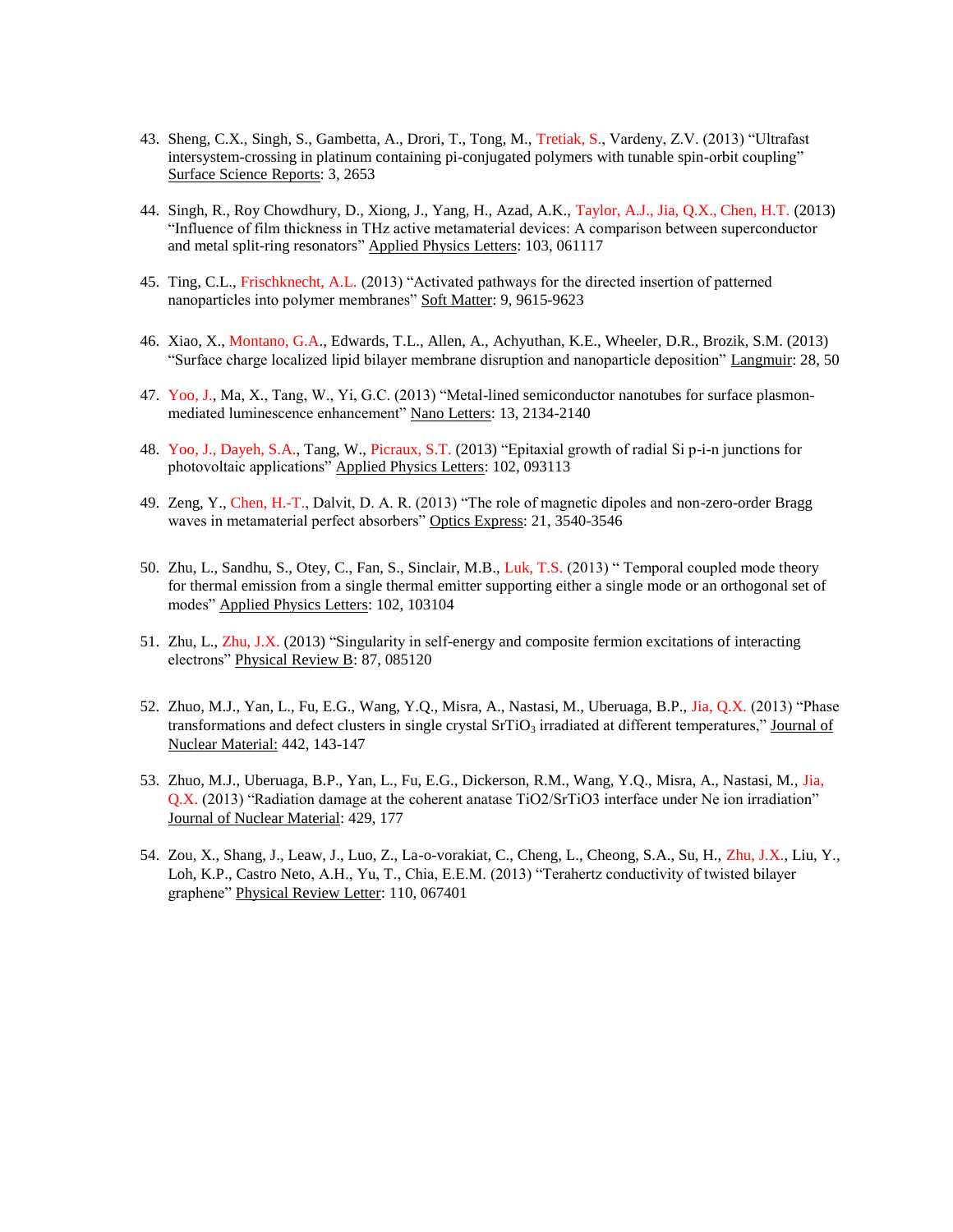### *CINT User Science - Internal (37)*

- 1. Alexandrov, B.S., Phipps, M.L., Alexandrov, L.B., Booshehri, L.G., Erat, A., Zabolotny, J., Mielke, C.H., Chen, H.T., Rodriguez, G., Rasmussen, K.O., Martinez, J.S., Bishop, A.R., Usheva, A. (2013) "Specificity and heterogeneity of terahertz radiation effect on gene expression in mouse mesenchymal stem cells" Scientific Reports: 3, 1184
- 2. Anderoglu, O., Zhou, M.J., Zhang, J., Wang, Y.Q., Maloy, S., Baldwin, J.K., Misra, A. (2013) "He+ ion irradiation response of Fe-TiI2 multilayers" Journal of Nuclear Materials: 435, 96
- 3. Arnold, M.S., Blackburn, J.L., Crochet, J.J., Doorn, S.K., Duque, J.G., Mohite, A., Telg, H. (2013) "Recent Developments in the Photophysics of Single-Wall Carbon Nanotubes for Active and Passive Material Elements in Thin Film Photovoltaics" Physical Chemistry Chemical Physics: 15, 14896
- 4. Beyerlein, I.J., Caro, J.A., Demkowicz, M.J., Mara, N.A., Misra, A., Uberuaga, B.P. (2013) "Radiationdamage-tolerant Nanomaterials" Materials Today: 16, 443-449
- 5. Beyerlein, I.J., Wang, J., Kang, K., Zheng, S.J., Mara, N.A. (2013) "Twinnability of bimetal interfaces in nanostructured composites" Materials Research Letters: 1, 89-95
- 6. Berciaud, S., Li, X., Htoon, H., Brus, L.E., Doorn, S.K., Heinz, T.F. (2013) "Intrinsic Lineshape of the Raman 2D Mode in Freestanding Graphene Monolayers" Nano Letters: 13, 3517
- 7. Bronkhorst, C.A., Mayeur, J.R., Beyerlein, I.J., Mourad, H.M., Hansen, B.L., Mara, N.A., Carpenter, J.S., McCabe, R.J., Sintay, S.D. (2013) "Meso-scale modeling the orientation and interface stability of Cu/Nb-Layered Composites by Rolling" Journal of Materials: 65, 431
- 8. Carpenter, J.S., McCabe, R.J., Beyerlein, I.J.,Wynn, T.A., Mara, N.A. (2013) "A wedge-mounting technique for nanoscale electron backscatter diffraction" Journal of Applied Physics: 113, 9
- 9. Carpenter, J.S., Zheng, S.J., Zhang, R.F., Vogel, S.C., Beyerlein, I.J., Mara, N.A (2013) "Thermal stability of Cu-Nb nanlamellar composites fabricated via accumulative roll bonding" Philos. Magazine: 93, 718
- 10. Dayal, P., Bhattacharyya, D., Mook, W.M., Fu, E.G., Wang, Y.Q., Carr, D.G., Anderoglu, O., Mara, N.A., Misra, A., Harrison, R.P., Edwards, L. (2013) "Effect of double ion implantation and irradiation by Ar and He ions on nano-indentation hardness of metallic alloys" Journal of Nuclear Materials: 438, 108-115
- 11. Fofang, N.T., Luk, T.S., Okandan, M., Nielson, G.N., Brener, I. (2013) "Substrate-modified scattering properties of silicon nanostructures for solar energy applications" Optics Express: 21, 4774
- 12. Gilbertson, S.M., Durakiewicz, T., Dakovski, G.L., Li, Y., Zhu, J.X., Conradson, S.D., Trugman, S.A., Rodriguez, G. (2013) "Ultrafast photoemission spectroscopy of the uranium dioxide UO2 Mott insulator: Evidence for a robust energy gap structure" Physical Review Letters: 112, 87402
- 13. Han, W.Z., Fu, E.G., Demkowicz, M.J., Wang, Y.Q., Misra, A. (2013) "Irradiation damage of single crystal, coarse-grained and nano-grained copper under helium bombardment at 450C" Journal of Material Resources: 28, 2763-2770
- 14. Hansen, B.L., Carpenter, J.S., Sintay, S.D., Bronkhorst, C.A., McCabe, R.J., Mayeur, J.R., Mourad, H.M., Beyerlein, I.J., Mara, N.A., Chen, S.R., Gray III, G.T. (2013) "Modeling the texture evolution of Cu/Nb layered composites during rolling" International Journal of Plasticity: 89, 71-84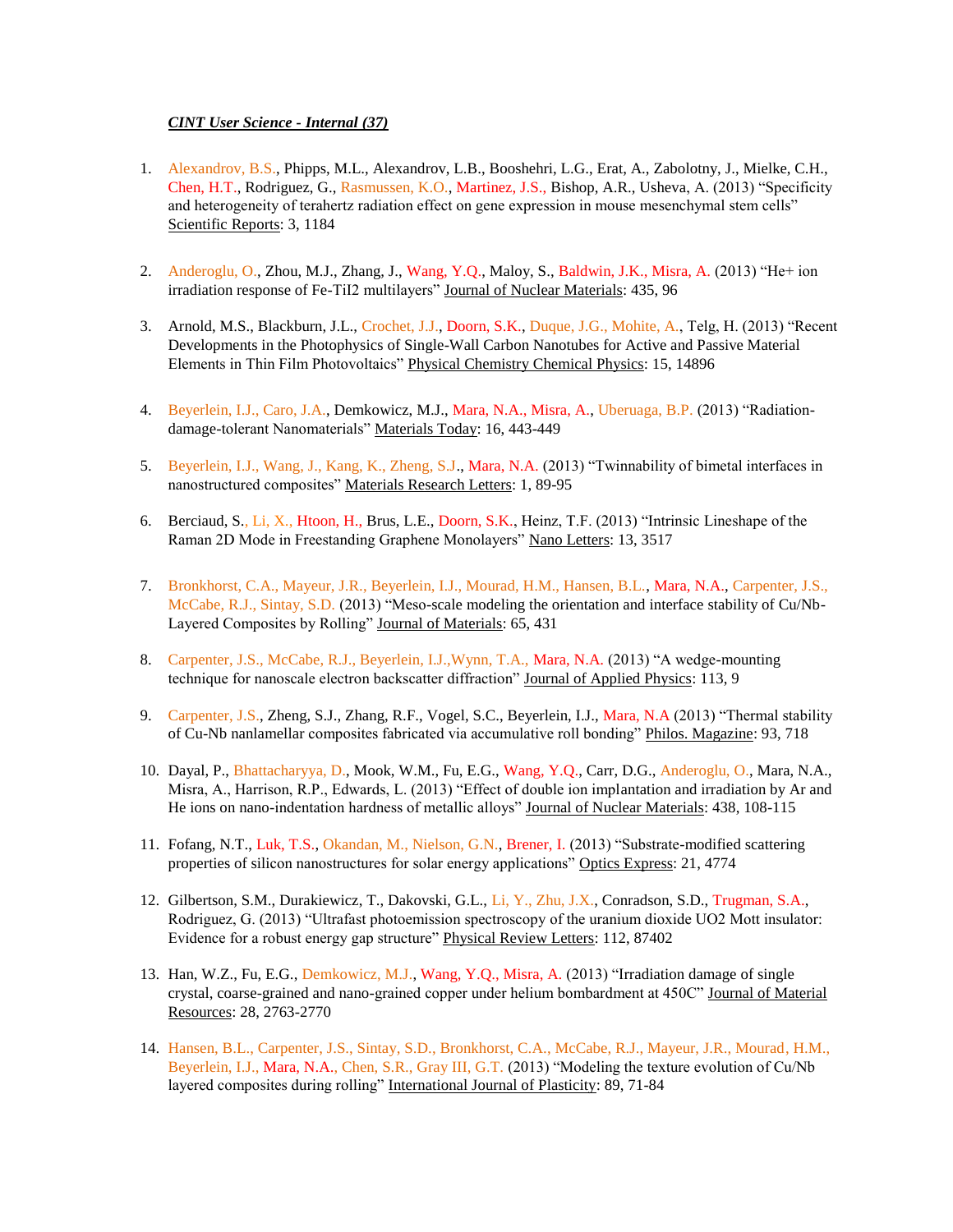- 15. Lakshminarayana, G., Weis, E., Lira, A., Caldino, U., Williams, D., Hehlen, M. (2013) "Cross relaxation in rare-earth-doped oxyfluoride glasses" Journal of Luminescence: 139, 132
- 16. Lee, J., Trugman, S.A., Batista, C.D., Zhang, C.L., Talbayev, D., Xu, X.S., Cheong, S.W., Yarotski, D.A., Taylor, A.J., Prasankumar, R.P. (2013) "Probing the interplay between charge fluctuations and magnetic ordering in LuFe2O4" Surface Science Reports: 3, 2654
- 17. Magedov, I.V., Frolova, L.V., Ovezmyradov, M., Bethke, D., Shaner, E.A., Kalugin, N.G. (2013) "Benzyne-functionalized graphene and graphite characterized by raman spectroscopy and energy dispersive X-ray analysis" Carbon: 54, 192-200
- 18. Mann, J., Sun, D., Ma, Q., Chen, J.R., Preciado, E., Ohta, T., Diaconescu, B., Yamaguchi, K., Tran, T., Wurch, M.A., Magnone, K.M., Heinz, T.F., Kellogg, G.L., Kawakami, R., Bartels, L. (2013) "Facile growth of monolayer MoS2 on SiO2" European Phyical Journal B: 86, 226
- 19. Mangum, B. D., Ghosh, Y., Hollingsworth, J. A., Htoon, H. (2013) "Disentangling the Effects of Clustering and Multi-exciton Emission in Second-Order Photon Correlation Experiments" Optics Express: 21, 6, 7419-7426
- 20. Mangum, B. D., Park, Y.-S., Ghosh, Y., Hollingsworth, J. A. & Htoon, H. "New single nanocrystal spectroscopy approaches for investigation of emission efficiency and recombination dynamics of multiexcitons" in SPIE Defense, Security, and Sensing: 87270S-87270S-87214
- 21. Laocharoensuk, R., Palaniappan, K., Smith, N.A., Dickerson, R.M., Werder, D., Baldwin, J.K., Hollingsworth, J.A. (2013) "Flow-based solution-liquid-solid nanowire synthesis" Nature Nanotechnology: 8, 660-666
- 22. Nagy, A., Hollingsworth, J.A., Hu, B., Steinbruck, A., Stark, P.C., Rios-Valdez, C., Vuyisich, M., Stewart, M., Atha, D.H., Nelson, B.C., Iyer, R. (2013) "Functionalization-dependent induction of cellular survival pathways by CdSe quantum dots in primary normal human bronchial epithelial cells" ACS Nano: 7, 8397- 8411
- 23. Nguyen, K.T., Lilly, M.P., Nielsen, E., Bishop, N.C., Rahman, R., Young, R., Wendt, J., Dominguez, J., Pluym, T., Stevens, J., Lu, T.M., Muller, R., Carroll, M.S. (2013) "Charge sensed Pauli blockade in metaloxide-semiconductor lateral double quantum dot" Nanoletters: 13, 5785
- 24. Park, Y.S., Ghosh, Y., Xu, P., Mack, N.H., Wang, H.L., Hollingsworth, J.A., Htoon, H. (2013) "Singlenanocrytal photoluminescence spectroscopy studies of plamson-multiexciton interactions at low temperature" Journal of Physical Chemistry: 4, 1465-1470
- 25. Park, Y.S., Ghosh, Y., Chen, Y., Piryatinski, A., Xu, P., Mack, N.H., Wang, H.S., Klimov, V.I., Hollingsworth, J.A., Htoon, H. (2013) "Super-Poissonian Statistics of Photon Emission from Single CdSe-CdS Core-Shell Nanocrystals Coupled to Metal Nanostructures" Physical Review Letters: 110, 117401.
- 26. Qi, J., Durakiewicz, T., Trugman, S.A., Zhu, J.X., Riseborough, P.S., Baumbach, R., Bauer, E.D., Gofryk, K., Meng, J.Q., Joyce, J.J., Taylor, A.J., Prasankumar, R.P. (2013) "Measurement of two low-temperature energy gaps in the electronic structure of antiferromagnetic USb2 ultrafast optical spectroscopy" Physical Review Letters: 111, 057402
- 27. Ribaudo, T., Peters, D.W., Ellis, A.R., Davids, P.S., Shaner, E.A. (2013) "Highly directional thermal emission from two-dimensional silicon structures" Optics Express: Vol. 21, Issue 6, pp. 6837-6844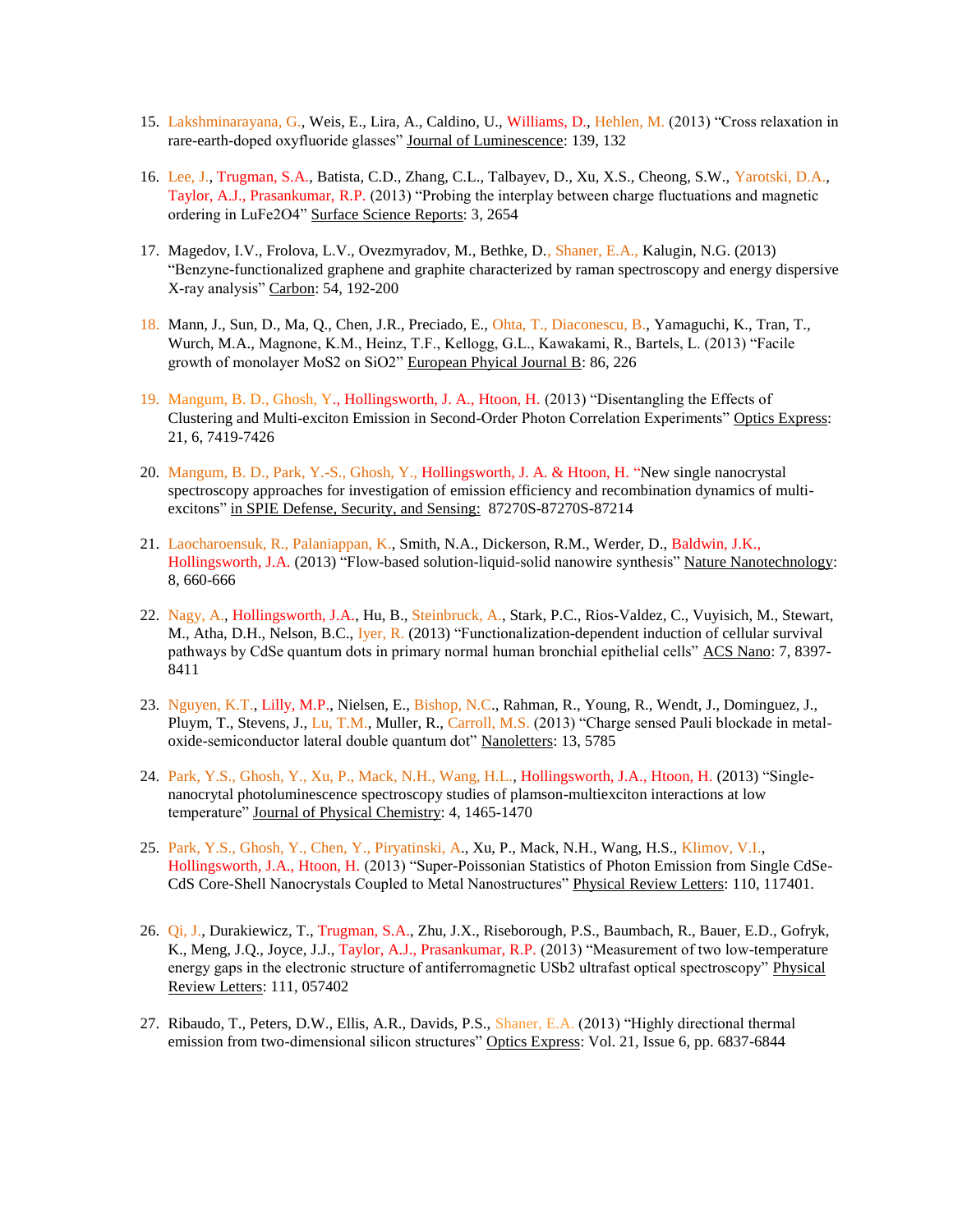- 28. Roy Chowdhury, D., Singh, R., Taylor, A.J., Chen, H.T., Azad, A.K. (2013) "Ultrafast manipulation of near field coupling between bright and dark modes in terahertz metamaterial" Applied Physics Letters: 102, 011122
- 29. Sau, J.D., Crochet, J.J., Doorn, S.K., Cohen, M.L. (2013) "Multi-Particle Exciton Ionization in Shallow Doped Carbon Nanotubes" Journal of Physical Chemistry Letters: 4, 982
- 30. Seo, M.A., Boubanga-Tombet, S., Yoo, J., Ku, Z., Gin, A.V., Picraux, S.T., Brueck, S.R.G., Taylor, A.J., Prasankumar, R.P. (2013) "Utrafast optical wide field microscopy" Optics Express: 21, 7, 8763
- 31. Shchegolkov, D.Y., Reiten, M.T., O'Hara, J.F., Azad, A.K. (2013) "Direct observation of electro-optic modulation in a single split-ring resonator" Applied Physics Letters: 102, 091109
- 32. Tracy, L.A., Lu, T.M., Bishop, N.C., Ten Eyck, G.A., Pluym, T., Wendt, J.R., Lilly, M.P., Carroll, M.S. (2013) "Electron spin lifetime of a single antimony donor in silicon" Applied Physics Letters: 103, 143115
- 33. Wachtor, A.J., Mocko, V., Williams, D., Hehlen, M. (2013) "Buoyancy driven mixing due of miscible fluids by volumetric energy deposition of microwaves" Journal of Microwave Power and Electromagnetic Energy: 47, 3
- 34. Xiao, X., Montaño, G.A., Edwards, T.L., Allen, A., Achyuthan, K.E., Polsky, R., Wheeler, D.R., Brozik, S.M. (2012) "Surface charge dependent nanoparticle disruption and deposition of lipid bilayer assemblies." Langmuir: 28, 17396.
- 35. Zepeda-Ruiz, L.A., Martinez, E., Caro, M., Fu, E.G., Caro, A. (2013) "Deformation mechanisms of irradiated metallic nanofoams" Applied Physics Letters: 103, 031909
- 36. Zhang, S.X., Li, Y., Dayeh, S.A., Crooker, S.A., Smith, D.L., Picraux, S.T. (2013) "Electrical spin injection and detection in silicon nanowires through oxide tunneling barriers" Nano Letters: 13
- 37. Zheng, S., Beyerlein, I.J., Carpenter, J.S., Kang, K., Wang, J., Han, W.Z., Mara, N.A. (2013) "High strength and thermally stable bulk nanolayered composites due to twin-induced interfaces" Nature Communications: 4, 1696

# *CINT User Science - External (115)*

- 1. Appavoo, K., Brady, N.F., Seo, M.A., Nag, J., Prasankumar, R.P., Hilton, D.J., Haglund Jr., R.F. (2013) "Ultrafast Phase Transition in Vanadium Dioxide Driven by Hot-electron Injection" 18th International Conference on Ultrafast Phenomena, M. Chergui, A. J. Taylor eds, Oxford University Press: p. 03026
- 2. Armijo, L.M., Akins, B.A., Plumley, J.B., Rivera, A.C., Withers, N.J., Cook, N.C., Smolyakov, G.A., Huber, D.L., Smyth, H.D.C., Osinki, M. (2013) "Highly efficient multifunctional MnSe/ZnSeS quantum dots for biomedical applications" Proceedings of SPIE: 8595, 859517
- 3. Beaton, D.A., Alberi, K., et al. (2013) "Precise determination of the direct-indirect band gap energy crossover composition in AlxGa1-xAs" Applied Physics Express: 6, 7
- 4. Beyerlein, I.J., Mara, N.A., Carpenter, J.S., Nizolek, T.R., Kang, K., Zheng, S., Wang, J., Pollock T.M. (2013) "Interface-driven microstructure development and ultra high strength of bulk nanostructured Cu-Nb multilayers fabricated by sever plastic deformation" Journal of Materials Research: 1-14
- 5. Brady, N.F., Appavoo, K., Seo, M.A., Nag, J., Prasankumar, R.P., Haglund Jr., R.F., Hilton, D.J. (2013)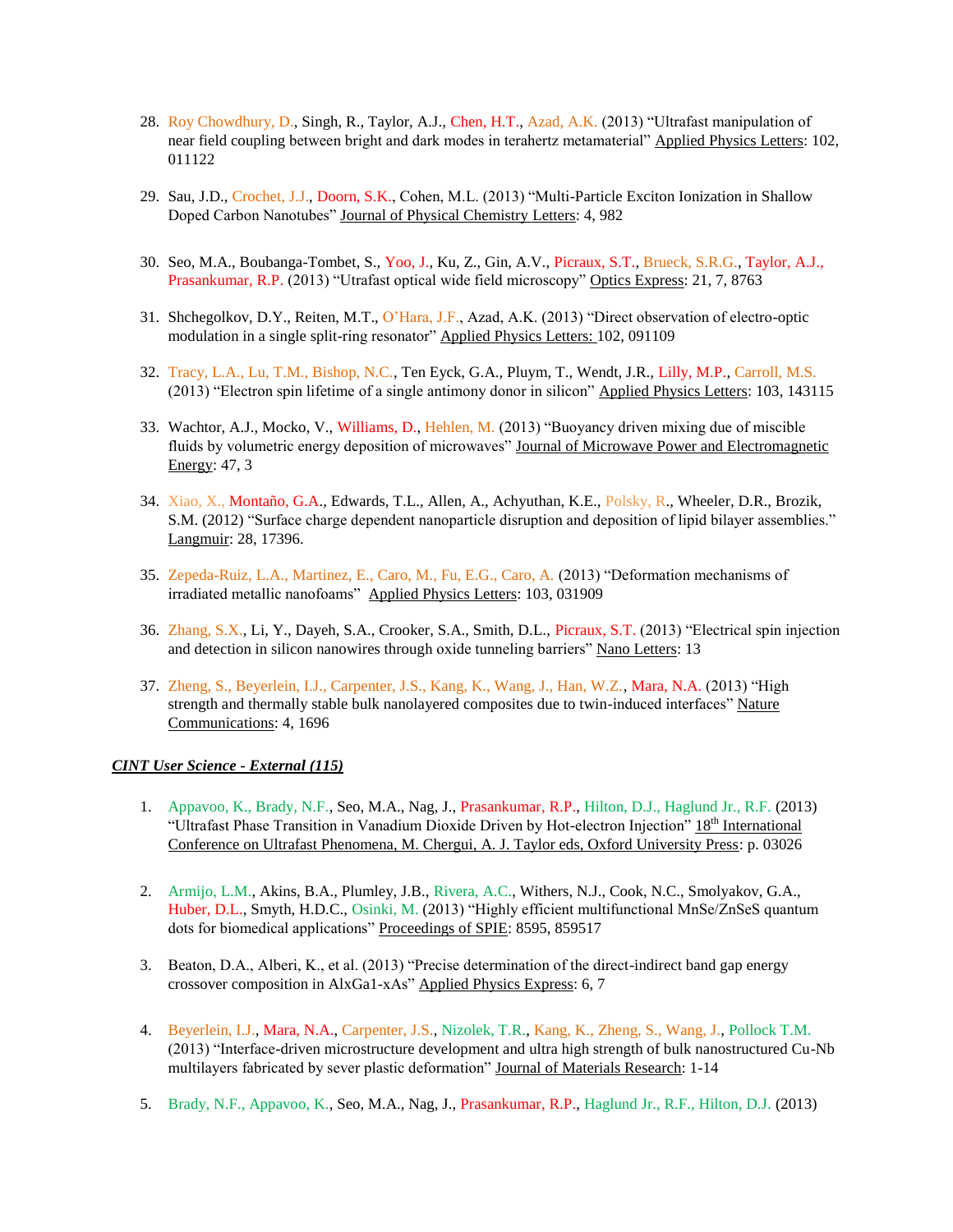"Ultrafast dynamics of the  $VO<sub>2</sub>$  insulator-to-metal transition observed by nondegenerate pump-probe spectroscopy,"  $18<sup>th</sup>$  International Conference on Ultrafast Phenomena, M. Chergui, A. J. Taylor eds, Oxford University Press: p. 03006

- 6. Briscoe, J.L., Cho, S.Y., Brener, I. (2013) "Defect-assisted plasmonic crystal sensor" Optics Letters: 38, 2569-2571
- 7. Brons, J.G., Padilla II, H.A., Thompson, G.B., Boyce, B.L. (2013) "Cryogenic indentation-induced grain growth in nanotwinned copper" Scripta Materialia: 68
- 8. Bufford, D., Bi, Z., Jia, Q.X., Wang, H., Zhang, X. (2013) "Nanotwins and stacking faults in high-strength epitaxial Ag/Al multilayer films" Applied Physics Letters: 101, 223112
- 9. Bufford, D., Liu, Y., Zhu, Y., Bi, Z., Jia, Q.X., Wang, H., Zhang, X. (2013) "Formation mechanisms of high-density growth twins in aluminum with high stacking-fault energy" Materials Research Letters: 1, 1, 51-60
- 10. Butler, K.S., Lovato, D.M., Adolphi, N.L., Belfon, R., Fegan, D.L., Monson, T.C., Hathaway, H.J., Huber, D.L., Tessier, T.E., Bryant, H.C., Flynn, E.R., and Larson, R.S. "Development of antibody-tagged nanoparticles for detection of transplant rejection using biomagnetic sensors". Cell Transplant: 22, 10, 1943-54.
- 11. Chan, C.W.I., Hu, Q., et al. (2013) "Tall-barrier terahertz quantum cascade lasers" Applied Physics Letters: 103, 15
- 12. Chen, A., Bi, Z., Jia, Q.X., MacManus-Driscoll, J.L., Wang, H. (2013) "Strain-induced ferromagnetism and magnetoresistance in epitaxial thin films of  $LaCo<sub>3</sub>$  prepared by polymer assisted deposition," Chemistry of Materials: 25, 55-58
- 13. Chen, A., Zhou, H., Bi, Z., Zhu, Y., Luo, Z., Bayraktaroglu, A., Phillips, J., Choi, E.M., McManus-Drisoll, J.L., Pennycook, S.J., Narayan, J., Jia, Q.X., Zhang, X., Wang, H. (2013) "A new class of roomtemperature multiferroic thin films with bismuth-based supercell structure" Advanced Materials: 10, 201203051
- 14. Chen, A., Zhou, H., Bi, Z., Zhu, Y., Luo, Z., Bayraktaroglu, A., Philips, J., Choi, E.M., McManus-Drisoll, J.L., Pennycook, S.J., Narayan, J., Jia, Q.X., Zhang, X., Wang, H. (2013) "A new class of roomtemperature multiferrioic thin films with bismuth-based supercell structure" Advanced Materials: 25, 1028- 1032
- 15. Chen, A., Zhang, W., Jian, J., Wang, H., Tsai, C.F., Su, Q., Jia, Q.X., MacManus-Driscoll, J.L. (2013) "Role of boundaries on low-field magnetotransport properties of  $La<sub>0.7</sub>Sr<sub>0.3</sub>MnO<sub>3</sub>$ -based nanocomposite thin films," Journal of Material Resources: 28, 1707-1714
- 16. Chen, A., Zhang, W., Khatkatay, F., Su, Q., Tsai, C.F., Chen, L., Jia, Q.X., MacManus-Driscoll, Wang, H. (2013) "Magnetotransport properties of quasi-one-dimensionally channeled vertically aligned heteroepitaxial nanomazes" Applied Physics Letters: 102, 093114
- 17. Chen, J., Schmitz, A., Inerbaev, T., Meng, Q., Kilina, S., Tretiak, S., Kilin, D. (2013) "First-principles study of p-n doped silicon quantum dots: Charge transfer, energy dissipation, and time-resolved emission" Journal of Physical Chmistry Letters: 4, 2906-2913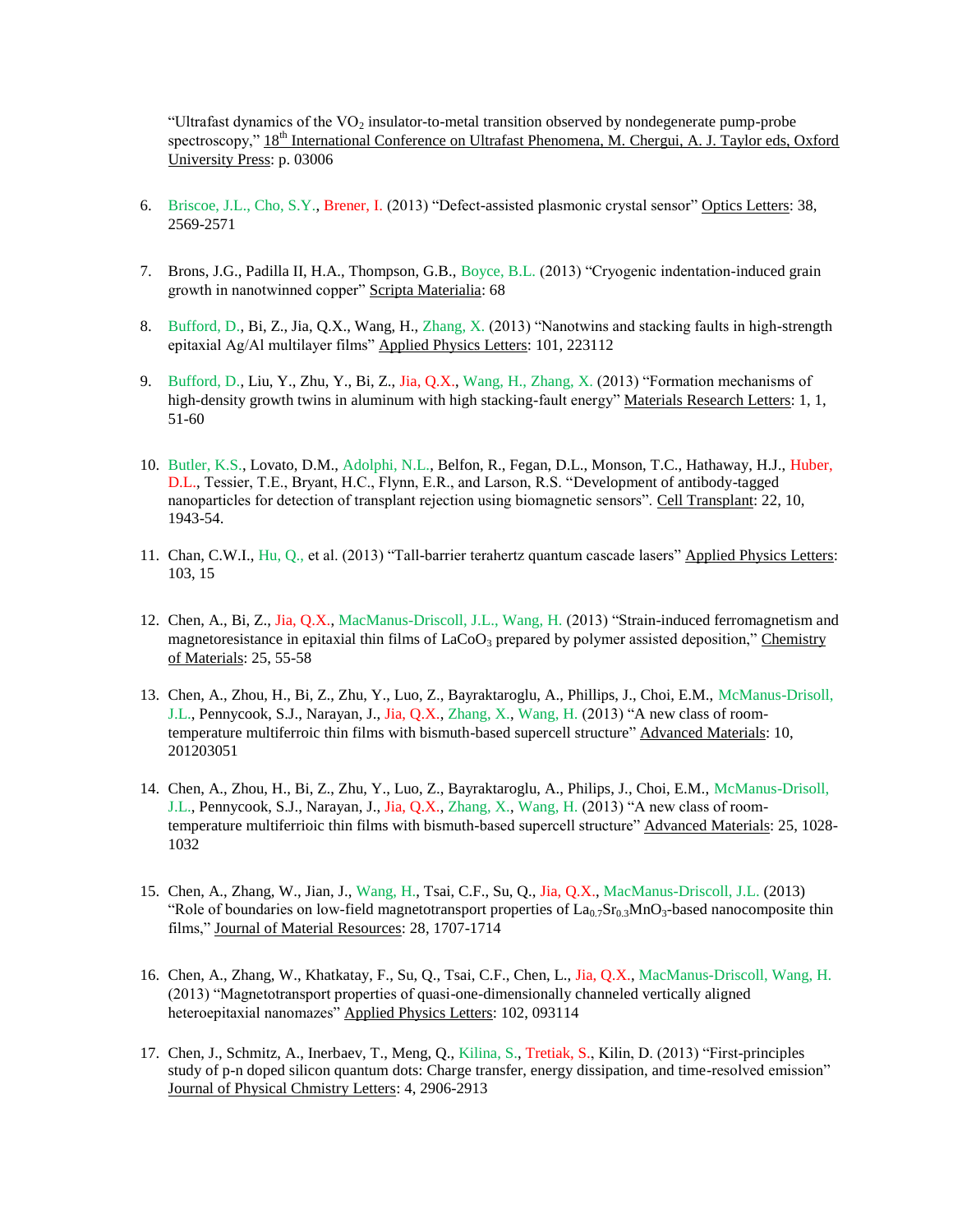- 18. Chun Wang I. Chan, Qing Hu, and John L. Reno (2013) "Tall-Barrier Terahertz Quantum Cascade Lasers," Applied Physics Letters: 103, 151117
- 19. Crochet, J.J., Duque, J.G., Werner, J.H., Lounis, B., Cognet, L., Doorn, S.K. (2013) "Disorder Limited Exciton Transport in Colloidal Single-Wall Carbon Nanotubes". Nano Letters: 12, 5091−5096
- 20. Cui, M., Hovenier, J.N., Ren, Y., Vercruyssen, N., Gao, J.R., Kao, T.Y., Hu, Q., Reno, J.L. (2013) "Beam and phase distributions of a terahertz quantum cascade wire laser" Applied Physics Letters: 102, 111113
- 21. Demming, A., Tonouchi, M., et al. (2013) "Terahertz nanotechnology" Nanotechnology: 24, 21
- 22. Dumont, E.L.P., Belmas, H., Hess, H. (2013) "Observing the mushroom-to-brush transition for kinesin proteins", Langmuir: 29(49), 15142-15145
- 23. Duque, J.G., Oudjedi, L., Crochet, J.J., Tretiak, S., Lounis, B., Doorn, S.K., Cognet, L. (2013) "Mechanism of Electrolyte-Induced Brightening in Single-Wall Carbon Nanotubes". Journal of the American Chemical Society: 135, 3379−3382
- 24. Duzik, A., Thomas, J.C., Van der Ven, A., Millunchik, J.M. (2013) "Surface reconstruction stability and configurational disorder on Bi-terminated GaAs(001)." Physical Review B: 87**:** 035313.
- 25. Dyer, G.C., Aizin, G.R., et al. (2013) "Induced transparency by coupling of Tamm and defect states in tunable terahertz plasmonic crystals" Nature Photonics: 7, 11
- 26. Dyer, G.C., Nordquist, C.D., et al. (2013) "Position and mode dependent coupling of terahertz quantum cascade laser fields to an integrated diode" Applied Physics Letters: 103, 16
- 27. Dyer, G.C., Nordquist, C.D., et al. (2013) "Rectified diode response of a multimode quantum cascade laser integrated terahertz transceiver" Optics Express: 21, 4
- 28. Fang, K., Fernando, G.W., Kocharian, A.N. (2013) "Local electronic nematicity in the two-dimensional one-band hubbard model" JOURNAL OF PHYSICS: CONDENSED MATTER: 25, 205601.
- 29. Field III, R.L., Jin, Y., Dannecker, T., Jock, R.M., Goldman, R.S., Cheng, H., Kurdak, C., Wang, Y. (2013) "Influence of N incorporation on persistent photoconductivity in GaAsN alloys" Physical Review B: 8, 87
- 30. Frischknecht, A.L., Hore, M.J.A., Ford, J., Composto, R.J. (2013). "Dispersion of Polymer-Grafted Nanorods in Homopolymer Films: Theory and Experiment". Macromolecules: 46, pp.2856–2869. C2012A0112.
- 31. Fu, E.G., Wang, H., Carter, J., Shao, L., Wang, Y.Q., Zhang, X. (2013) "Fluence –dependent radiation damage in helium (He) ion-irradiated Cu/V multilayers" Philosophical Magazine: 93, 883-898
- 32. Gamaski, A.D., Perea, D.E., Yoo, J., Li, N., Olszta, M.J., Colby, R., Screiber, D.K., Ducati, C., Picraux, S.T., Hofmann, S. (2013) "Catalyst composition and impurity-dependent kinetics of nanowire heteroepitaxy" ACS Nano: 7, 7689-7697
- 33. Gan, Z., Perea, D.E., Yoo, J., Picraux, S.T., Smith, D.J., McCartney, M.R. (2013) "Mapping electrostatic profiles across axial p-n junctions in Si nanowires using off-axis electron holography" Applied Physics Letters: 103, 153108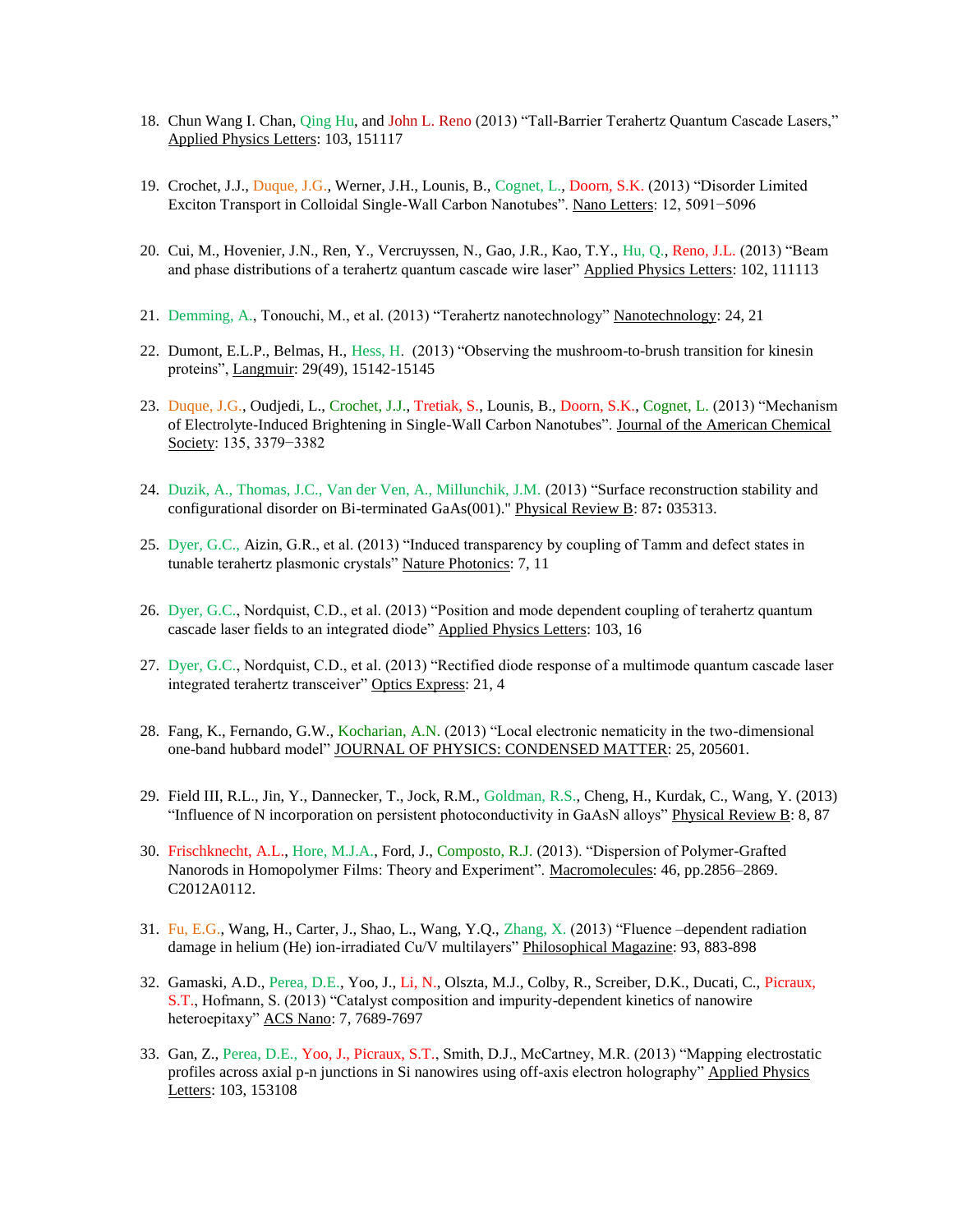- 34. Ge, T., Grest, G.S., Robbins, M.O. (2013) "Structure and Strength at Immiscible Polymer Interfaces" ACS Macro Letters: 2, 882
- 35. Ge, T., Pierce, F., Perahia, D., Grest, G.S., Robbins, M.O. (2013) "Molecular Dynamics Simulations of Polymer Welding: Strength from Interfacial Entanglements" Physical Review Letters: 110, 098301
- 36. Grady, N.K., Perkins Jr., B.G., Hwang, H.Y., Brandt, H.Y., Torchinsky, D., Singh, R., Yan, L., Trugman, D., Trugman, S.A., Jia, Q.X., Taylor, A.J., Nelson, K.A., Chen, H.T. (2013) "Nonlinear high temperature superconducting terahertz metamaterials" New Journal of Physics: 15, 105016
- 37. Gram, M.D., Carpenter, J.S., Payzant, E.A., Misra, A., Anderson, P.M. (2013) "Forward and reverse plastic flow in nanoscale layers: results from heated diffraction studies" Material Resources Letters:
- 38. Gregorczyk, K.E., Liu, Y., Sullivan, J.P., Rubloff, G.W. (2013) "In situ transmission electron microscopy study of electrochemical lithiation and delithiation cycling of the conversion anode RuO2" ACS Nano: 7, 6354
- 39. Haberkorn, N., Zhang, Y.Y., Kim, J., McCleskey, T.M., Burrell, A.K., DePaula, R.F., Tajima, T., Jia, Q.X., Civale, L. (2013) "Upper critical magnetic field and vortex-free state in very thin epitaxial  $\Box$ -MoN films grown by polymer-assisted deposition," Superconductor Science and Technology: 26, 105023
- 40. Hagmann, M.J., Henage, T.E., Azad, A.K., Taylor, A.J., Yarotski, D.A. (2013) "Frequency comb from 500 Hz to 2 THz by optical rectification in zinc telluride" Electronics Letters*:* Vol. 49 1459-1460.
- 41. Hagmann, M.J., Stenger, F.S., and Yarotski, D.A. (2013) "Linewidth of the harmonics in a microwave frequency comb generated by focusing a mode-locked ultrafast laser on a tunneling junction" Journal of Applied Physics: Vol. 114 223107 (6 pp).
- 42. Haroz, E.H., Duque, J.G., Tu, X., Zheng, M., Walker, A.R., Hauge, R.H., Doorn, S.K., Kono, J. (2013) "Fundamental Optical Processes in Armchair Carbon Nanotubes" Nanoscale: 5, 1411
- 43. Harriman, T.A., Bi, Z., Jia, Q.X., Lucca, D.A. (2013) "Frequency shifts of  $E_2^{\text{High}}$  Raman mode due to residual stress in epitaxial ZnO thin films," Applied Physics Letters: 103, 121904
- 44. Hayton, D.J., Khudchencko, A., Pavelyev, D.G., Hovenier, J.N., Baryshev, A., Gao, J.R., Kao, T.Y., Hu, Q., Reno, J.L., Vaks, V. (2013) "Phase locking of a 3.4 THz third-order distributed feedback quantum cascade laser using a room-temperature superlattice harmonic mixer" Applied Physics Letters: 103, 051115
- 45. Hedrick, M., Mayo, M.L., Badaeva, E., Kilina, S. (2013) "Studies of the ground and excited state properties of quantum dots functionalized by Ru(II)-Polybipyridine" Journal of Physical Chemistry: 117, 18216
- 46. Huang, J.Y., Lo, Y.C., Jun, J.N., Kushima, A., Qian, X., Zhong, L., Mao, S.X., Li, J. (2013) "Nanowire liquid pumps" Nature Nanotechnology: 8, 277
- 47. Hur, S.-M., Frischknecht, A. L., Huber, D. L., Fredrickson, G. H. (2013) "Self-assembly in a mixed polymer brush with inhomogeneous grafting density composition" Soft Matter: 9**,** 5341–5354. C2011A1029.
- 48. Hurtado, A., Xu, H., Wright, J.B., Liu, S., Wang, G., Brener, I. (2013) "Polarization Switching in GaN Nanowire Lasers" Applied Physics Letters: 103, 251107
- 49. Hwang, Y., Nguyen, B.M., Dayeh, S. (2013) "Atomic Layer Deposition of Platinum with Enhanced Nucleation and Coalescence by Trimethylaluminum Pre-Pulsing". Applied Physics Letters: 103, 263115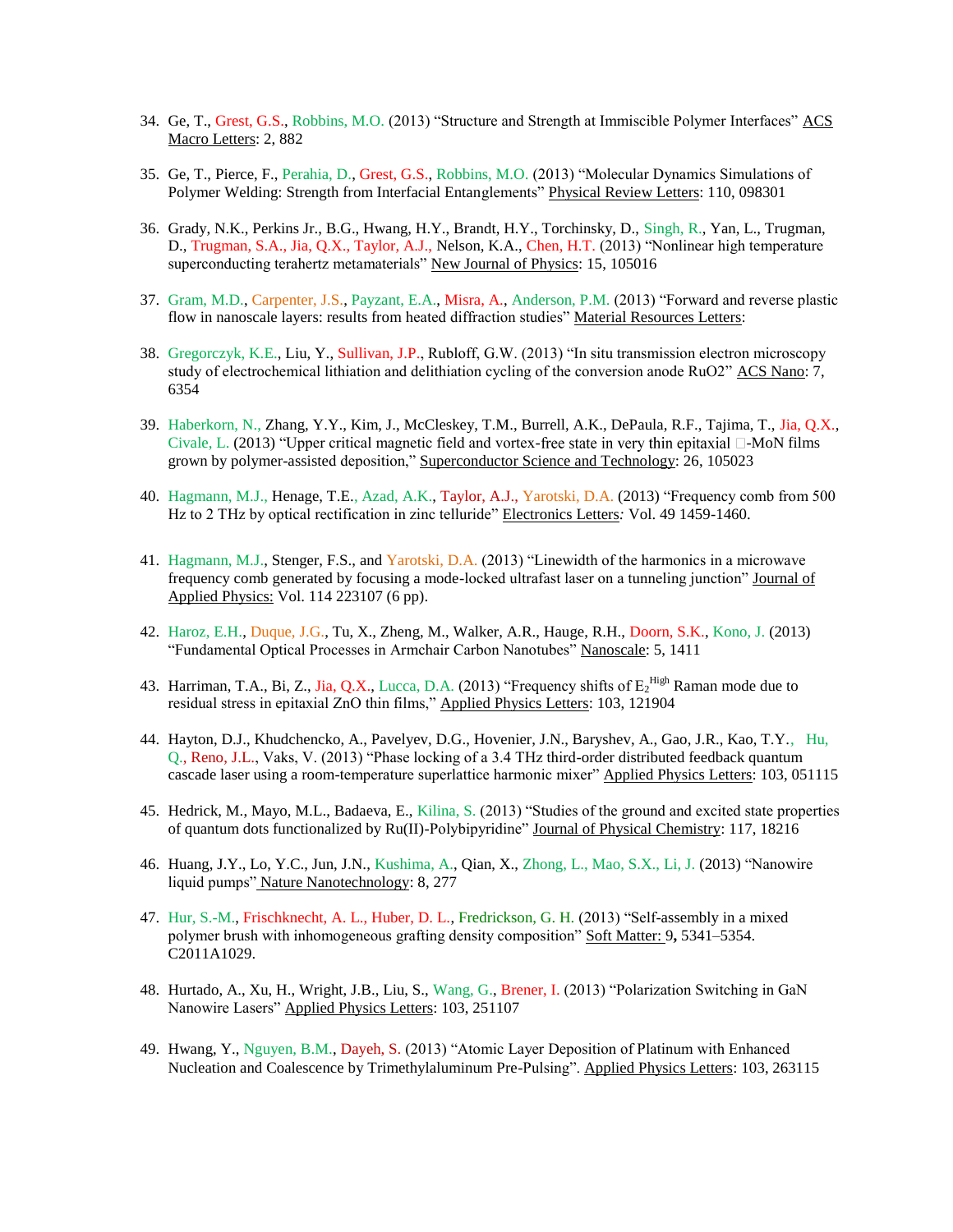- 50. Jung, J., Sethi, A., Gaiotto, T., Han, J.J., Jeoh, T., Goodwin, P.M. (2013) "Binding and movement of individual Cel7A cellobiohydrolases on crystalline cellulose surfaces revealed by single-molecule fluorescence imaging" Journal of Biological Chemistry: 288, 24164-24172
- 51. Jun, Y.C., Reno, J.L., Ribaudo, T., Shaner, E., Greffet, J.J., Vassant, S., Marquier, F., Sinclair, M., Brener, I., (2013) "Epsilon-near-zero strong coupling in metamaterial-semiconductor hybrid structures," Nano Letters: 13, 5391
- 52. Kilina, S., Dandu, N., Batista, E., Saxena, A., Smith, D.L., Martin, R.L., Tretiak, S. (2013) "Effect of packing on formation of deep carrier traps in amorphous conjugated polymers" Journal of Physical Chemistry: 4, 1453-1459
- 53. Kloosterman, J.L., Hayton, D.J., Ren, Y., Kao, T.Y., Hovenier, J.N., Gao, J.R., Klapwijk, T.M., Hu, Q., Walker, C.K., Reno, J.L. (2013) "Hot electron bolometer heterodyne receiver with a 4.7 THz quantum cascade laser as a local oscillator" Applied Physics Letters: 102, 011123
- 54. Koecher, M., Yeager, J.D., Park, T., Fullwood, D., Colton, J.S., Mara, N., Hansen, N. (2013) "Characterization of nickel nanostrand nanocomposites through dielectric spectroscopy and nanoindentation" Polymer Engineering and Science: 53, 12, 2666-2673
- 55. Li, H., Wu, C., Malinin, S.V., Tretiak, S., Chernyak, V.Y. (2013) "Effective tight-binding models for excitons in branched conjugated molecules" Journal of Chemical Physics: 139, 064109
- 56. Li, W.W., Zhao, R., Wang, L., Tang, R.J., Zhu, Y.Y., Lee, J.H., Cao, H.X., Cai, T.Y., Guo, H.Z., Wang, C., Ling, L.S., Pi, L., Jin, K.J., Zhang, Y.H., Wang, H.Y., Wang, Y.Q., Ju, S., Yang, H. (2013) "Oxygenvacancy-induced antiferromagnetism to ferromagnetism transformation in Eu0.5Ba0.5TiO32d multiferroic thin films" Scientific Reports: 3, 2618
- 57. Liang, W., Yang, H., Fan, F., Liu, Y., Liu, X.H., Huang, J.Y., Zhu, T., Zhang, S. (2013) "Tough Germanium Nanoparticles under Electrochemical Cycling" ACS Nano: 7, 3427
- 58. Liu, R., Zheng, S., Baldwin, K.J., Kuthuru, M., Mara, N., Antoniou, A. (2013) "Synthesis and mechanical behavior of nanoporous nanotwinned copper" Applied Physics Letters: 103(24).
- 59. Liu, R., Antoniou, A. (2013) "A relationship between the geometrical structure of a nanoporous metal foam and its modulus". Acta Materialia: 61(7):2390-402.
- 60. Liu, Y., Liu, X.H., Nguyen, B.M., Yoo, J., Sullivan, J.P., Picraux, S.T., Huang, J.Y, Dayeh, S.A. (2013) "Tailoring Lithiation Behavior by Interface and Bandgap Engineering at the Nanoscale" Nano Letters: 13,4876
- 61. Lotfian, S., Rodriguez, M., Yazzie, K.E., Molina-Aldareguia, J.M., Chawla, N., Lorca, J.L. (2013) "High Temperature Micropillar Compression of Al/SiC Nanolaminates" Acta Materialia: 61, 4439-4451
- 62. Mara, N.A., Crapps, J., Wynn, T., Clarke, K., Antoniou, A., Dickerson, P., Dombrowski, D.E., Mihaila, B. (2013) "Defining Strength of Metallic Bonded Interfaces via Microcantilever Bend Testing" Philosophical Magazine: 93, 2749-2758
- 63. Martin, K.E., Tian, Y., Busani, T., Medforth, C.J., Franco, R., van Swol, F., Shelnutt, J.A. (2013) "Charge effects on the structure and composition of porphyrin binary ionic solids: ZnTPPS/SnTMePyP nanomaterials" Chemistry of Materials: 25, 441
- 64. Maskey, S., Osti, N.C., Perahia, D., Grest, G.S. (2013) "Internal Correlations and Stability of Polydots, Soft Conjugated Polymeric Nanoparticles" ACS Macro Letters: 2, 700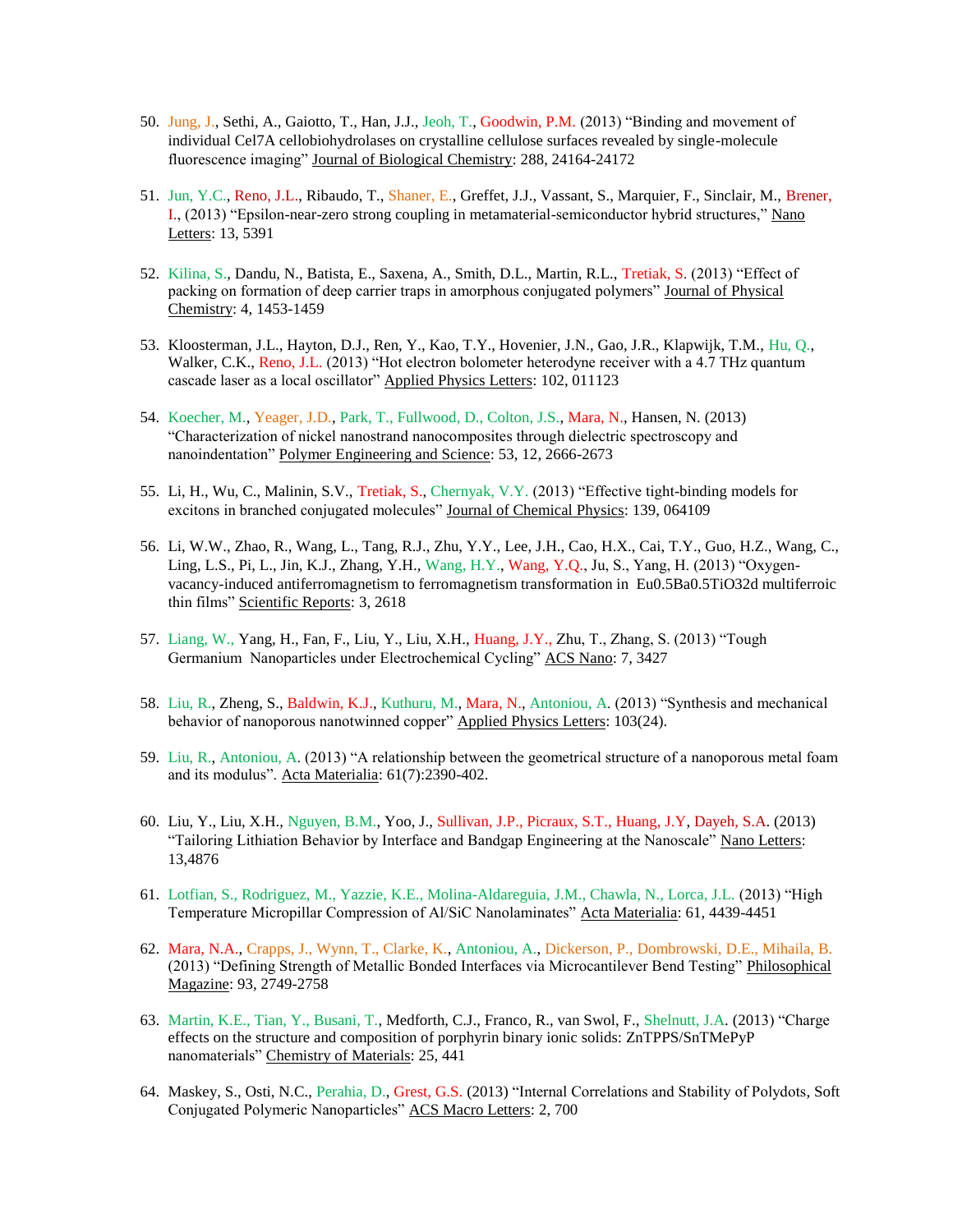- 65. McCombe, B.D., Thomas, D., Einhorn, M., Reno, J.L., Strasser, G., Bird, J.P. (2013) "Terahertz detection with nanoscale semiconductor rectifiers" IEEE Sensors Journal: 13, 24
- 66. Meng, D., Kumar, S.K., Cheng, S., Grest, G.S. (2013) "Simulating the Miscibility of Nanoparticles and Polymer Melts" Soft Matter: 9, 5417
- 67. Mitrofanov, O., Yu, W., Thompson, R.J., Jiang, Y., Brener, I., Pan, W., Berger, C., de Heer, W.A., Jiang, Z. (2013) "Probing terahertz surface plasmon waves in graphene structures" Applied Physics Letters: 103, 111105
- *68.* Monclus, M.A., Zheng, S.J., Mayeur, J.R., Beyerlein, I.J., Mara, N.A., Polcar, T., Lorca, J., Molina-Aldareguia, J.M. (2013) "Optimum high temperature strength of two-dimensional nanocomposites" Applied Physics Letters Materials: 1, 5
- *69.* Mook, W.M., Raghavan, R., Baldwin, J.K., Frey, D., Michler, J., Mara, N.A., Misra, A., Zheng, S. (2013) "Indentation fracture response of Al-TiN nanolaminates" Materials Research Letters: 1-7
- *70.* Nelson, T., Fernandez-Alberti, S., Roitberg, A.E., Tretiak, S. (2013*) "*Artifacts due to trivial unavoided crossings in the modeling of photoinduced energy transfer dynamics in extended conjugated molecules*"* Chemical Physics Letters: 590, 208-213
- 71. Nelson, T., Fernandez-Alberti, S., Roitberg, A.E., Tretiak, S. (2013) "Conformational Disorder in Energy Transfer: Beyond Forster Theory" Physical Chemistry Chemical Physics: 15, 9245-9256
- 72. Nelson, T., Fernandez-Alberti, S., Roitberg, A.E., Tretiak, S. (2013) "Nonadiabatic Excited-State Molecular Dynamics: Treatment of Electronic Decoherence" The Journal of Chemical Physics: 138, 224111
- 73. Neuner III, B., Wu, C., Ten Eyck, G., Sinclair, M., Brener, I., Shvets, G. (2013) "Efficient infrared thermal emitters based on low-albedo polaritonic meta-surfaces" Applied Physics Letters: 102, 2111111
- 74. Nguyen, B.M., Yoo, J., Dayeh, S.A., Schuele, P., Evans, D., Picraux, S.T. (2013) "Design of Radial p–i–n Silicon Nanowires for High-Performance Solar Cells" The Wonder of Nanotechnology: Quantum Optoelectronic Devices and Applications M. Razeghi. L. Esaki, and K. von Klitzing, Eds., SPIE Press, Bellingham, WA, pp. 823-842
- 75. Obliosca, J.M., Liu, C., Batson, R.A., Babin, M.C., Werner, J.H., Yeh, H.C. (2013) "DNA/RNA detection using DNA-templated few-atom silver nanoclusters" Biosensors: 3, 185-200
- 76. Ou, Y., Sokoloff, J.B., Stevens, M.J. (2013) "Molecular dynamics simulation studies of two grafted polyelectrolyte polymer hydrogels pressed in contact" Journal of Chemical Physics: 139, 144902
- 77. Paxton, W. F.; Price, D.; Richardson, N. J. (2013) "Hydroxide ion flux and pH-gradient driven ester hydrolysis in polymer vesicle reactors," Soft Matter, 9, 11295-11302. (SAND#2013-4575 J) User proposal RA2012A0003
- 78. Petty, J.T., Sergev, O.O., Nicholson, D.A., Goodwin, P.M., Giri, B., McMullan, D.R. (2013) "A silver cluster—DNA equilibrium" Analytical Chemistry: 85, 9868-9876
- 79. Prenzel, T., Mehner, A., Lucca, D.A., Qi, Y., Harriman, T.A., Mutlugünes, Y, Shojaee, S.A., Wang, Y.Q., Williams, D., Nastasi, M., Zoch, H.-W., Swiderek, P. (2013) "Chemical and mechanical properties of silica hybrid films from NaOH catalyzed sols for micromachining with diamond cutting tools" Thin Solid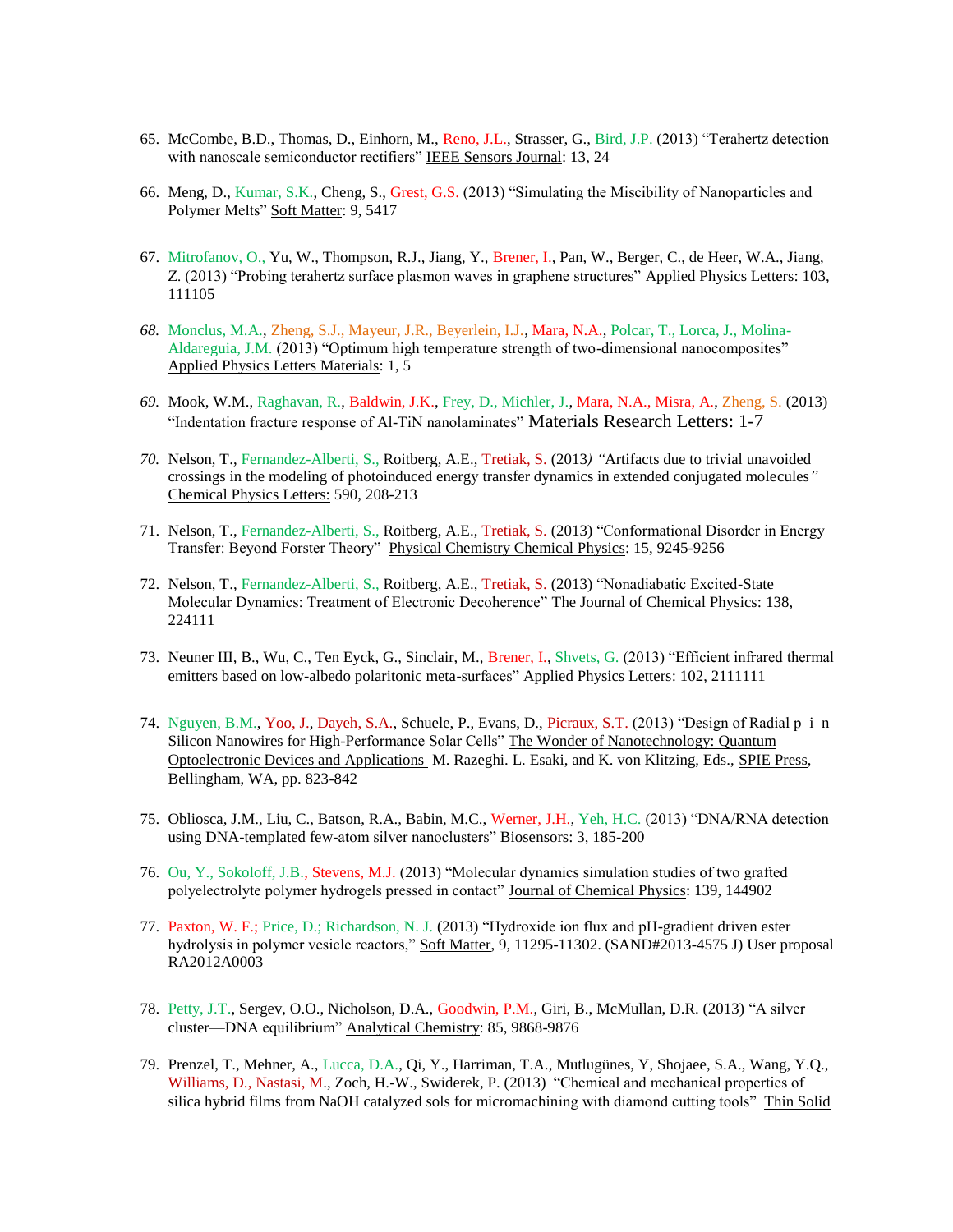Films: 531, 208-216.

- 80. Qin, Q., Han, N., Kao, W., Reno, J.L., Hu, Q., (2013) "An effective mode selector for tunable terahertz wire-lasers," Optics Letters: 38, 407.
- 81. Ramani, S., Reiten, M.T., Colestock, P.L., Taylor, A.J., Azad, A.K., O'Hara, J.F. (2013) "Electromagnetic response of finite terahertz metafilm arrays excited on total internal reflection boundaries," IEEE Transactions on Terahertz Science and Technology: 3, 6, 709-720
- 82. Ramirez, J., Mayo, M.L., Tretiak, S., Kilina, S. (2013) "Electronic structure calculations and optical spectra of semiconducting carbon nanotube functionalized by diazonium systems" Chemical Physics: 413, 89-101
- 83. Ran, L., Antoniou, A. (2013) "A relationship between geometrical structure of nanoporous metal foam and its modulus" Acta Materialia: 61, 7, 2390
- 84. Rivadulla, F., Bi, Z.X., Bauer, E., Murias, B.R., Vila-Fungueirino, J.M., Jia, Q.X. (2013) "Strain-induced ferromagnetism and magnetoresistance in epitaxial thin films of  $LaCoO<sub>3</sub>$  prepared by polymer assisted deposition," Chemistry of Materials: 25, 55-58
- 85. Roy Chowdhury, D., Azad, A.K., Zhang, W., Singh, R. (2013) "Near field coupling in passive and active terahertz metamaterial devices," IEEE Transactions on Terahertz Science and Technology: 3, 6, 783-790
- 86. Rui, C., Chen, R., Song, J., Jungwoo, S., et al. (2013) "Terahertz detection with nanoscale semiconductor rectifiers" IEEE Sensors Journal: 13, 1
- 87. Shafiei, F., Wu, C., Putzke, P., Wu, Y., Singh, A., Li, X., Shvets, G. (2013) "Plasmonic nano-protractor based on polarization spectro-tomography" Nature Photonics: 7, 367
- 88. Shafiei, F., Monticone, F., Khia, L.Q., Liu, X.X., Hartsfield, T., Alu, A., Li, X. (2013) "A subwavelength plasmonic metamolecule exhibiting magnetic based optical Fano resonance" Nature Nanotechnology: 8, 95
- 89. Shelnutt, J.A., Tian, Y., Martin, K.M., Medforth, C.J. (2013) "Binary ionic porphyrin nanomaterials for energy from sunlight" Handbook of porphyrin science: 2
- 90. Staude, I., Miroshnichenko, A.E., Decker, M., Fofang, N.T., Liu, S., Brener, I. (2013) "Tailoring Directional Scattering through Magnetic and Electric Resonances in Subwavelength Silicon Nanodisks" ACS Nano: 7, 7824
- 91. Stevens, M.J., McIntosh, D.B., Saleh, O.A. (2013) "Simulations of Stretching a Strong, Flexible Polyelectrolyte: Using long chains to access the Pincus Scaling Regime" Macromolecules: 46, 636
- 92. Su, Q., Yoon, D., Sisman, Z., Khatkhatay, F., Jia, Q.X., Manthiram, A., Wang, H. (2013) "Vertically aligned nanocomposite  $La_{0.8}Sr_{0.2}MnO_{3-1}/Zr_{0.92}Y_{0.08}O_{1.96}$  thin films as electrode/electrolyte interfacial layer for solid oxide reversible fuel cells*,*" International Journal of Hydrogen Energy: 38, 16320-16327
- 93. Sun, C., Bufford, D., Chen, Y.X., Kirk, M., Wang, Y.Q., Li, M.M., Wang, H.Y., Maloy, S., Zhang, X.H. (2013) "In situ study of defect migration kinetics in nanoporous Ag with enhanced radiation tolerance" Scientific Reports: 4, 3737
- 94. Sun, Y., Padbury, R.P., Akyildiz, H.I., Goertz, M.P., Palmer, J.A., Jur, J.S. (2013) "Influence of subsurface hybrid material growth on the mechanical properties of atomic layer deposited thin films on polymers" Chemical Vapor Deposition: 19, 134-141
- 95. Tang, W., Dayeh, S.A., Picraux, S.T., Huang, J., Tu, K.N. (2013) "Nucleation and Atomic Layer Reaction in Nickel Silicide for Defect-engineered Si Nanochannels" Nano Letters: 13,2748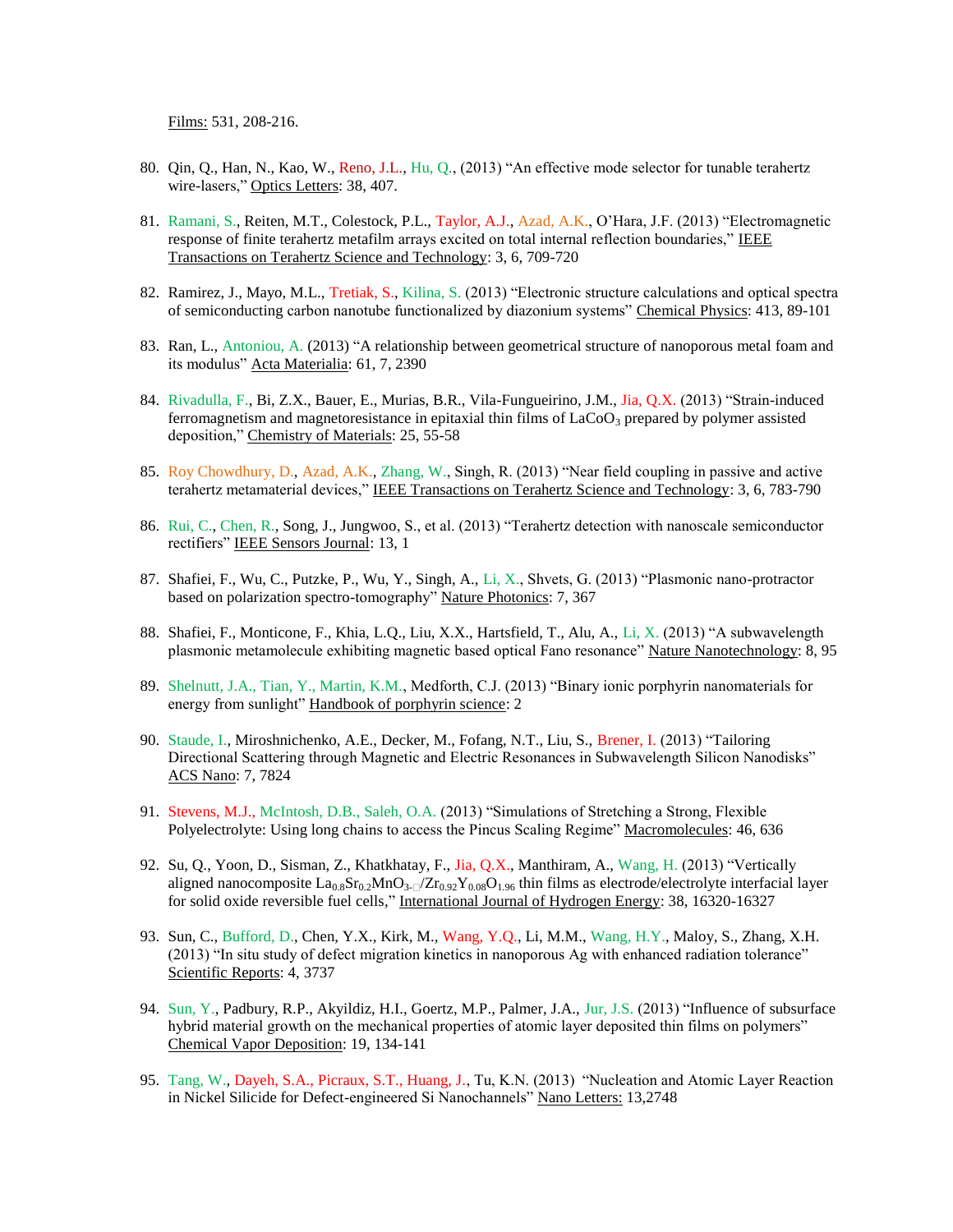- 96. Tang, W., Dayeh, S.A., Picraux, S.T., Liu, X., Huang, J., Tu, K.N. (2013) "Gold Catalyzed Ni Disilicide Formation in Si Nanowires: A New Solid-Liquid-Solid (SLS) Phase Growth Mechanism" Nano Letters:13, 6009
- 97. Thomas, J.C., Van der Ven, A., Millunchick, J., Modine, N.A. (2013). "Considerations for surface reconstruction stability prediction on GaAs(001)." Physical Review B: 87: 075320
- 98. Vanderhoef, Azad, A.K., Bomberger, C.C., Roy Chowdhury, D., Chase, D.B., Taylor, A.J., Zide, J.M.O., Doty, M.F. (2013) "Charge carrier relaxation processes in TbAs nanoinclusions in GaAs measured by optical-pump THz-probe transient absorption spectroscopy" Physical Review B: 89, 045418
- 99. Wachtor, A.J., Mocko, V., Williams, D.J., Goertz, M.P., and Jebrail, F.F. (2013) "Buoyancy driven mixing of miscible fluids by volumetric energy deposition of microwaves" Journal of Microwave Power and Electromagnetic Energy: **47**(3), 210-223
- 100.Wang, J.W., He, Y., Fan, F., Liu, X.H., Xia, S., Liu, Y., Harris, C.T., Li, H., Huang, J.Y., Mao, S.X., Zhu, T. (2013) "Two-Phase Electrochemical Lithiation in Amorphous Silicon" Nano Letters: 13, 709
- 101.Wang, J.W., Narayanan, S., Huang, J.Y., Liu, Y., Sun, S., Zhang, Z., Mao, S.X. (2013) "Atomic-scale dynamic process of deformation-induced stacking fault tetrahedral in gold nanocrystals" Nature Communications: 4, 2340
- 102.Wang, J.W., Sansoz, F., Huang, J.Y., Zhang, Z., Zhu, T., Mao, S.X. (2013) "Near-ideal theoretical strength in gold nanowires containing angstrom scale twins" Nature Communications: 4, 1742
- 103.Wright, J., Liu, S., Wang, G., Brener, I. (2013) "Multi-colour Nanowire Photonic Crystal Laser Pixels" Scientific Report: 3, 2982
- 104.Wynn, T., Bhattacharyya, D., Hammon, D., Misra, A., Mara, N. (2013) "Large strain deformation of bimodal layer thickness Cu/Nb Nanolamellar Composites" Materials Science and Engineering: 564, 213-218
- 105.Xiao, S., Xiang, S., et al. (2013) "Talking through the continuum: new manifestations of Fano-resonance phenomenology realized with mesoscopic nanostructures" Fortschritte DerPhysik- Progress of Physics: 61, 2-3
- 106.Xu, Y., Chen, G., Fu, E., Zhou, M., Dunwell, M., Fei, L., Deng, S.G., Andersen, P., Wang, Y.Q., Jia, Q.X., Civale, L. (2013) "Nickel substituted  $Lim_2O_4$  cathode with durable high-rate capability for Li-ion batteries," Royal Society of Chemistry Advances: 3, 18441-18445
- 107.Yang, Z.B., Chen, T., He, R.X., Li, H.P., Lin, H.J., Li, L., Zou, G.F., Jia, Q.X., Peng, H.S. (2013) "A novel carbon nanotube/polymer composite film for counter electrodes of dye-sensitized solar cells," Polymer Chemistry: 4, 1680-1684
- 108.Yeager, J.D., Ramos, K.J., Pesce-Rodriguez, R.A., Piraino-Haynes, S. (2013) "Microstructural effects of processing in the explosive composition A-3" Materials Chemistry and Physics: 139, 1
- 109.Yu, K., Liu, Y., Fu, E., Wang, Y., Myers, M., Wang, H., Shao, L., Zhang, X. (2013) "Comparisons of radiation damage in He ion and proton irradiated immiscible Ag/Ni nanolayers" Journal of Nuclear Materials: 440, 310